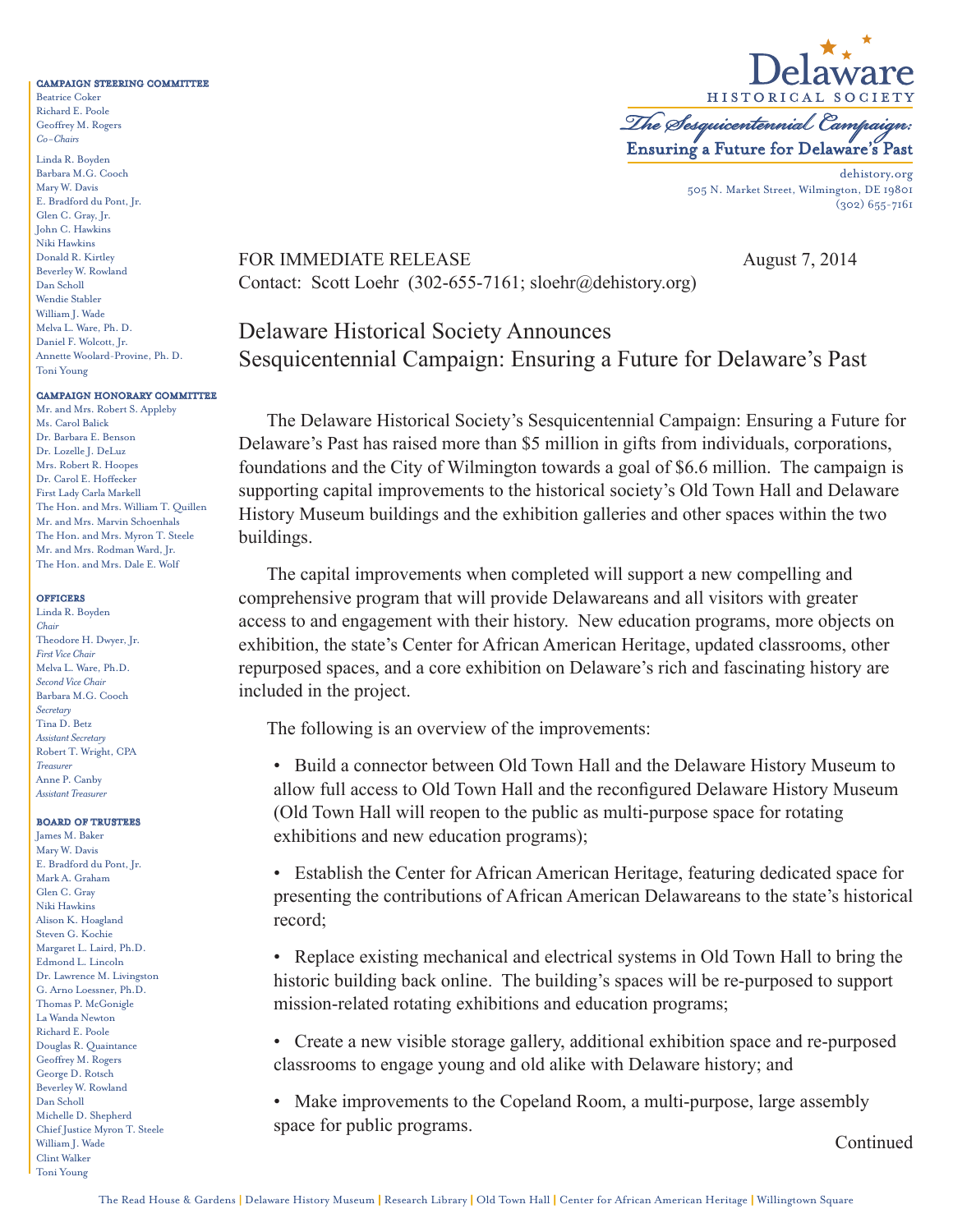#### CAMPAIGN STEERING COMMITTEE

Beatrice Coker Richard E. Poole Geoffrey M. Rogers *Co-Chairs*

Linda R. Boyden Barbara M.G. Cooch Mary W. Davis E. Bradford du Pont, Jr. Glen C. Gray, Jr. John C. Hawkins Niki Hawkins Donald R. Kirtley Beverley W. Rowland Dan Scholl Wendie Stabler William J. Wade Melva L. Ware, Ph. D. Daniel F. Wolcott, Jr. Annette Woolard-Provine, Ph. D. Toni Young

## CAMPAIGN HONORARY COMMITTEE

Mr. and Mrs. Robert S. Appleby Ms. Carol Balick Dr. Barbara E. Benson Dr. Lozelle J. DeLuz Mrs. Robert R. Hoopes Dr. Carol E. Hoffecker First Lady Carla Markell The Hon. and Mrs. William T. Quillen Mr. and Mrs. Marvin Schoenhals The Hon. and Mrs. Myron T. Steele Mr. and Mrs. Rodman Ward, Jr. The Hon. and Mrs. Dale E. Wolf

#### **OFFICERS**

Linda R. Boyden *Chair* Theodore H. Dwyer, Jr. *First Vice Chair* Melva L. Ware, Ph.D. *Second Vice Chair* Barbara M.G. Cooch *Secretary* Tina D. Betz *Assistant Secretary* Robert T. Wright, CPA *Treasurer* Anne P. Canby *Assistant Treasurer*

## BOARD OF TRUSTEES

James M. Baker Mary W. Davis E. Bradford du Pont, Jr. Mark A. Graham Glen C. Gray Niki Hawkins Alison K. Hoagland Steven G. Kochie Margaret L. Laird, Ph.D. Edmond L. Lincoln Dr. Lawrence M. Livingston G. Arno Loessner, Ph.D. Thomas P. McGonigle La Wanda Newton Richard E. Poole Douglas R. Quaintance Geoffrey M. Rogers George D. Rotsch Beverley W. Rowland Dan Scholl Michelle D. Shepherd Chief Justice Myron T. Steele William J. Wade Clint Walker Toni Young



505 N. Market Street, Wilmington, DE 19801 (302) 655-7161

As the campaign's quiet phase winds down, fifty-nine donors have contributed more than \$5 million to the campaign. Sesquicentennial Campaign co-chair, Beatrice Coker, was thrilled in explaining the Sesquicentennial Campaign's initial success.

"I have been involved in the development of this capital program for three years. The Center for African American Heritage is a major step forward in ensuring that the contributions of all Delawareans, African Americans in particular, are part of the historical record. The Delaware Historical Society has undertaken a long overdue project with cultural sensitivity and professionalism," said Ms. Coker.

 Geoff Rogers and Richard Poole, both Delaware Historical Society trustees, are the campaign's two other co-chairs. A statewide steering committee, honorary committee and a corps of volunteers are active with the Sesquicentennial Campaign: Ensuring a Future for Delaware's Past.

A number of substantial contributions have enabled construction on the project to begin this month. DuPont recently made a \$1 million gift to the Sesquicentennial Campaign. In making its gift, DuPont Chair and Chief Executive Officer, Ellen Kullman, stated, "DuPont is pleased to make this contribution to the Delaware Historical Society's capital initiative. We are confident that our gift will support the Society in its mission to provide Delawareans and others with an opportunity to learn more about the history of this great state and the contributions of its citizens to that history."

The city of Wilmington provided a \$1 million capital challenge grant, the terms of which were met quickly by private contributions to the campaign. Wilmington Mayor, Dennis P. Williams, stated, "The Delaware Historical Society is a long-standing cultural and historical resource that continues to strive to educate, uplift and entertain the many residents and visitors who experience the various exhibitions and collections showcasing our state's history. The city of Wilmington is pleased to be a significant investor in the capital campaign for the development of the Center for African American Heritage. In addition to serving as an educational resource, the new center will continue the economic revitalization and diversification of downtown Wilmington."

Mr. G. Stewart Hoagland is another major donor to the Sesquicentennial Campaign, making a gift in memory of his wife, Cynthia Hoagland, a longtime historical society trustee and board chair.

Continued